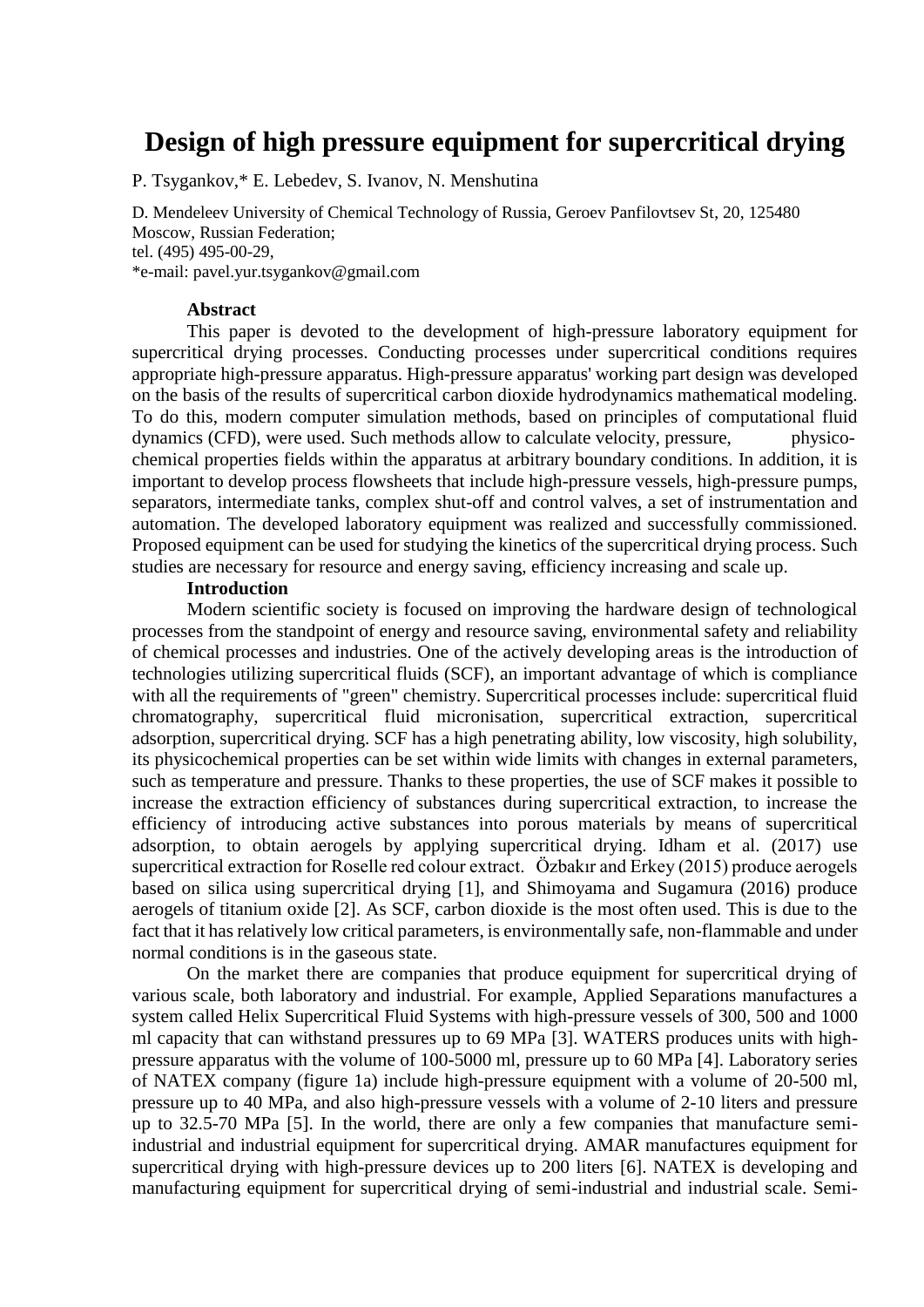industrial scale Installations (figure 1b) include high-pressure vessels with a volume of 200 to 800 liters. In most cases, such installations consist several high-pressure vessels connected in parallel. Industrial-scale installations (figure 1c), created by this enterprise, include high-pressure vessels with a volume exceeding 5000 liters.



**Figure 1***.* NATEX company's high pressure installations for supercritical drying: (a) laboratory scale, (b) semiindustrial scale, (c) industrial scale

The production of equipment for supercritical drying is handled by a small number of companies represented on the market. Therefore, the development of equipment for the process of supercritical drying is an urgent task, which is especially true for laboratory scale equipment.

An important task in the development of new equipment is the selection of the most effective parameters for process control and its design features. To solve these problems, the best method is mathematical modeling. At present, there are complex high-precision mathematical models that make it possible to obtain fields of all physical and scalar quantities in the investigated system with arbitrary boundary and initial conditions. CFD, one of the methods of continuum mechanics, can be used to simulate various chemical-technological processes. The application of this method, as shown by Lebedev et al. (2015) allows us to describe with sufficient accuracy the process evolution in the system under consideration, including medium hydrodynamics, heat and mass transfer in various ranges of temperature and pressure [7]. The use of such an approach makes it possible to increase the efficiency of processes without carrying out costly and lengthy experiments.

Within the framework of this work, the development of high-pressure laboratory equipment for supercritical drying processes is being carried out. First of all, it is necessary to determine the best design of the high-pressure vessel, which will allow to carry out processes with maximum efficiency. For this, modern methods of computer modeling utilizing CFD are used. A flowsheet is being developed for the proposed design of the high-pressure vessel.

### **Design of high-pressure vessels**

The development of high-pressure vessels includes the following stages: modeling, design, manufacturing.

The following requirements are imposed on processes under high pressure, the observance of which is necessary for the development of high-pressure vessels:

- Good circulation of supercritical carbon dioxide in the vessel, in order to minimize the possibility of formation of dead zones
- Ensuring reliability, durability and safety during manufacture, installation and operation
- Easy cleaning, material loading and unloading

# **Modeling of high-pressure vessels**

The design of the high-pressure vessel's working chamber for performing supercritical drying processes was developed on the basis of the results of supercritical carbon dioxide hydrodynamics' mathematical modeling. For this, a mathematical model is proposed, which is based on the fundamentals of continuous media mechanics. Solution of model equations was carried out using the software package ANSYS Fluent. The model equations calculating result is velocity and pressure vector fields, identified at each local point of the studies system under arbitrary boundary conditions. The analysis of calculation results allows to reveal the influence of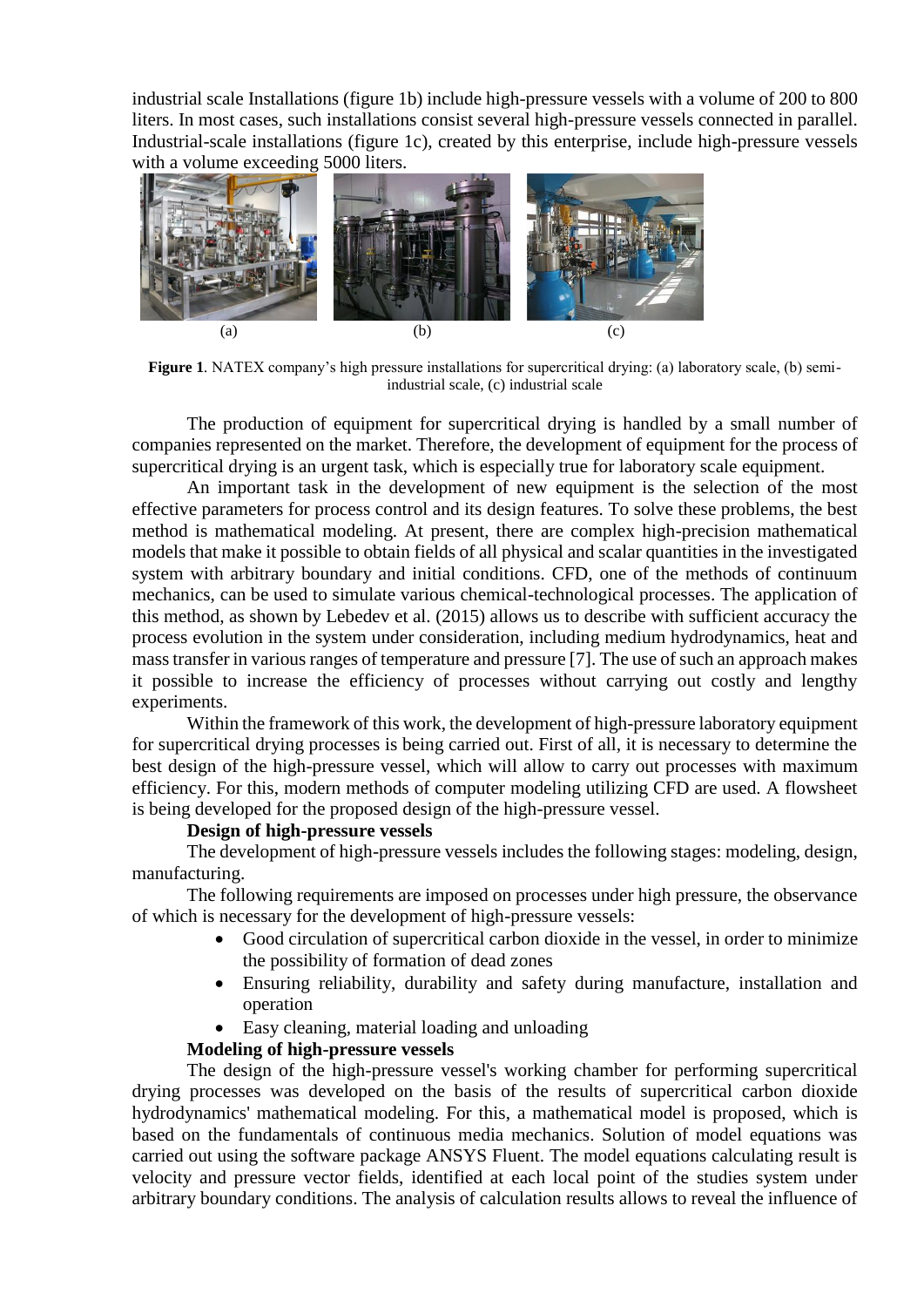dead zones, recirculation and bypassing zones on the studied processes' evolution.

The following assumptions were made in the simulation:

- Vessel's internal volume is totally filled with supercritical carbon dioxide
- Simulation is carried out in a steady-state manner
- Supercritical carbon dioxide is a viscous compressible liquid
- The wall temperature of the high-pressure vessel is considered constant Mathematical model equations Eq(1-2):

$$
\frac{\partial(\rho_x v_x)}{\partial x} + \frac{\partial(\rho_y v_y)}{\partial y} + \frac{\partial(\rho_z v_z)}{\partial z} = 0
$$
\n(1)

$$
\begin{cases}\nv_x \frac{\partial (\rho_x v_x)}{\partial x} + v_y \frac{\partial (\rho_x v_x)}{\partial y} + v_z \frac{\partial (\rho_x v_x)}{\partial z} = -\frac{\partial p}{\partial x} + \mu \left( \frac{\partial^2 v_x}{\partial x^2} + \frac{\partial^2 v_x}{\partial y^2} + \frac{\partial^2 v_x}{\partial z^2} \right) \\
v_x \frac{\partial (\rho_y v_y)}{\partial x} + v_y \frac{\partial (\rho_y v_y)}{\partial y} + v_z \frac{\partial (\rho_y v_y)}{\partial z} = -\rho g - \frac{\partial p}{\partial y} + \mu \left( \frac{\partial^2 v_y}{\partial x^2} + \frac{\partial^2 v_y}{\partial y^2} + \frac{\partial^2 v_y}{\partial z^2} \right) \\
v_x \frac{\partial (\rho_z v_z)}{\partial x} + v_y \frac{\partial (\rho_z v_z)}{\partial y} + v_z \frac{\partial (\rho_z v_z)}{\partial z} = -\frac{\partial p}{\partial z} + \mu \left( \frac{\partial^2 v_z}{\partial x^2} + \frac{\partial^2 v_z}{\partial y^2} + \frac{\partial^2 v_z}{\partial z^2} \right)\n\end{cases} (2)
$$

with the following boundary conditions Eq(3):

$$
\vec{v}(x_{\text{B}x}, y_{\text{B}x}, z_{\text{B}x}) = \vec{v}_0
$$
\n
$$
\vec{v}(x_{\text{CT}}, y_{\text{CT}}, z_{\text{CT}}) = 0
$$
\n(3)

where  $\rho$  – density, kg/m<sup>3</sup>;  $\vec{v}$  – velocity vector, m/s; p – pressure, Pa;  $\vec{g}$  – free fall acceleration, m/s<sup>2</sup>;  $\vec{S}_t$  – momentum additional source, kg/m<sup>2</sup>·s<sup>2</sup>;  $\vec{v}_0$  – velocity vector at inlet, m/s;  $\mu$  – viscocity, kg/m∙s; variables and values with "вх" index relate to the continuous phase inlet of the vessel, with "ст" index – to the vessel's walls.

In Eq (2), the terms on the right of it are responsible for momentum change as a result of the pressure gradient's presence, frictional forces, gravity, and other external forces, respectively.

The density of supercritical carbon dioxide is calculated from the Peng-Robinson equation of state Eq  $(4)$ .:

$$
P = \frac{RT}{V - b} - \frac{a}{V(V + b) + b(V - b)}\tag{4}
$$

where P – pressure, MPa; T – temperature, K; V – molar volume,  $m^3/kmol$ ; R – universal gas constant (0.0083144), MPa⋅m<sup>3</sup>/kmol⋅K; a, b – equation's constant, which are calculated in the following manner Eq(5):

$$
a = a_c \cdot \varphi(T); \ a_c = 0.4572 \cdot \frac{R^2 T_c^2}{P_c}; \ b \equiv b_c = 0.0778 \cdot \frac{RT_c}{P_c}
$$
 (5)

where  $c$  – index, which relates to substance's critical values.

The function  $\varphi(T)$  Eq(6) is used to describe the behavior of pure substances and depends on the individual fluid parameters: critical temperature (Tc) and acentric factor (ω). For carbon dioxide acentric factor is 0.225.

$$
\varphi(T) = \left[1 + (0.3746 + 1.5422\omega - 0.2699\omega^2) \cdot \left(1 - \sqrt{T/T_c}\right)\right]^2\tag{6}
$$

The solution of the model equations system is performed by the finite volume method. Using the proposed model, the most suitable design of the vessel's working chamber was selected. As design options, vertical and horizontal execution of the high-pressure vessel is possible. Figures 2-3 show supercritical carbon dioxide velocity fields along crossections of the high-pressure vessel with a volume of 2000 ml for different designs. The velocity is indicated in m/s.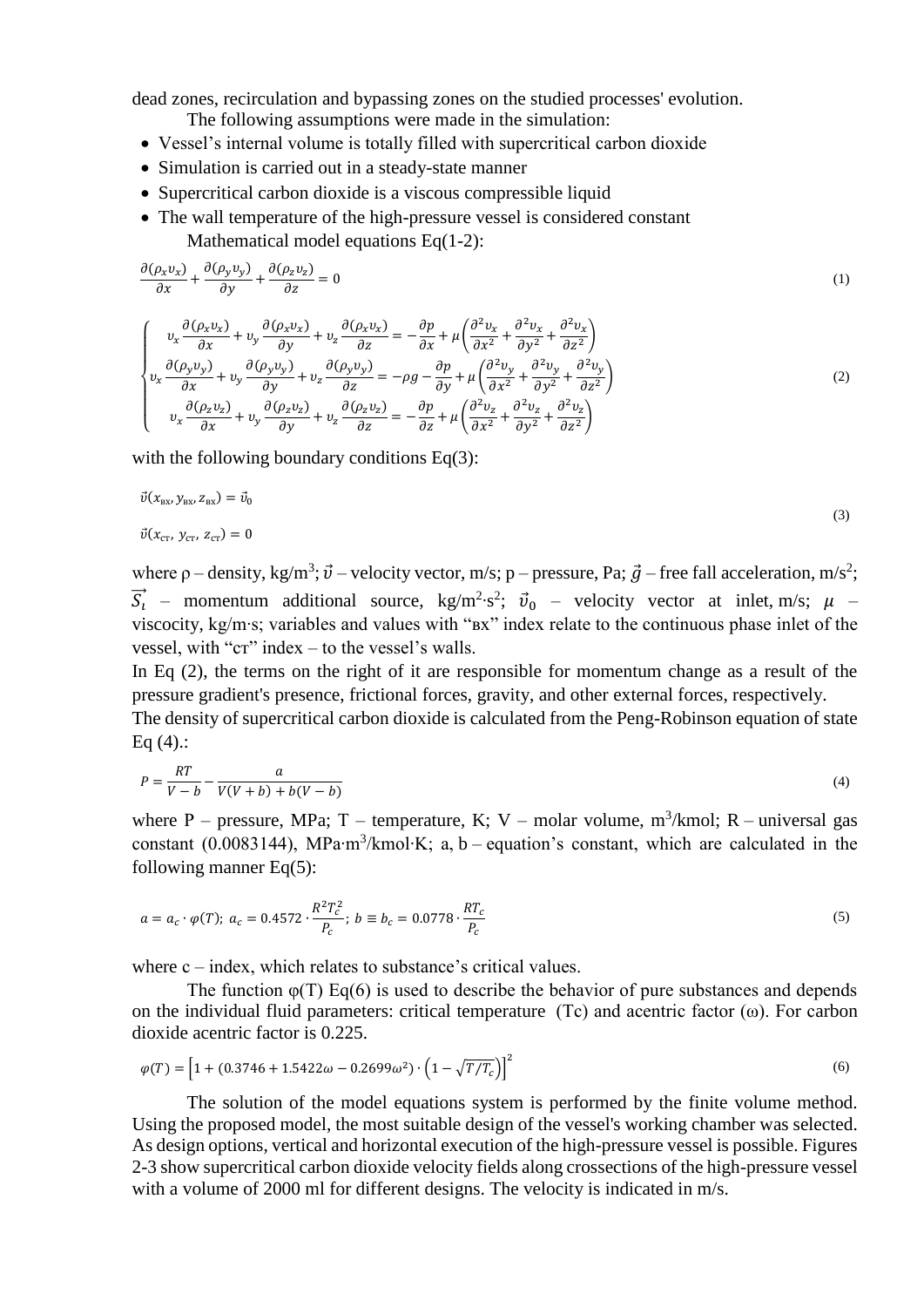

**Figure 2.** Velocity vector field along crossections of the high-pressure vessel with a volume of 2000 ml, horizontal (a) and vertical (b) design

For the 2000 ml high-pressure apparatus, the following parameters were selected: vertical design, length-to-diameter ratio 2.4:1, 1 inlet and 1 outlet 3 mm in diameter.

**Design and manufacture of high-pressure vessels**

Appearance and an assembly drawing of the developed high-pressure vessel with a volume of 2000 ml are presented in figure 4.



**Figure 4:** Appearance (a) and assembly drawing (b) of the high-pressure vessel with a volume of 2000 ml

Figure 4 shows the final design of a 2000 ml high-pressure vessel consisting of a housing, cover and union nut. Based on the detailed drawings, the above-described high-pressure vessel was manufactured.

#### **Development of laboratory-scale installations**

To operate the supercritical drying plant, in addition to high-pressure vessel, high-pressure pumps, separators, intermediate tanks, complicated shut-off and regulating valves, instrumentation and control equipment are required. Thus, high-pressure laboratory equipment for supercritical drying processes was developed, the flowsheet of which is shown in Fig. 5.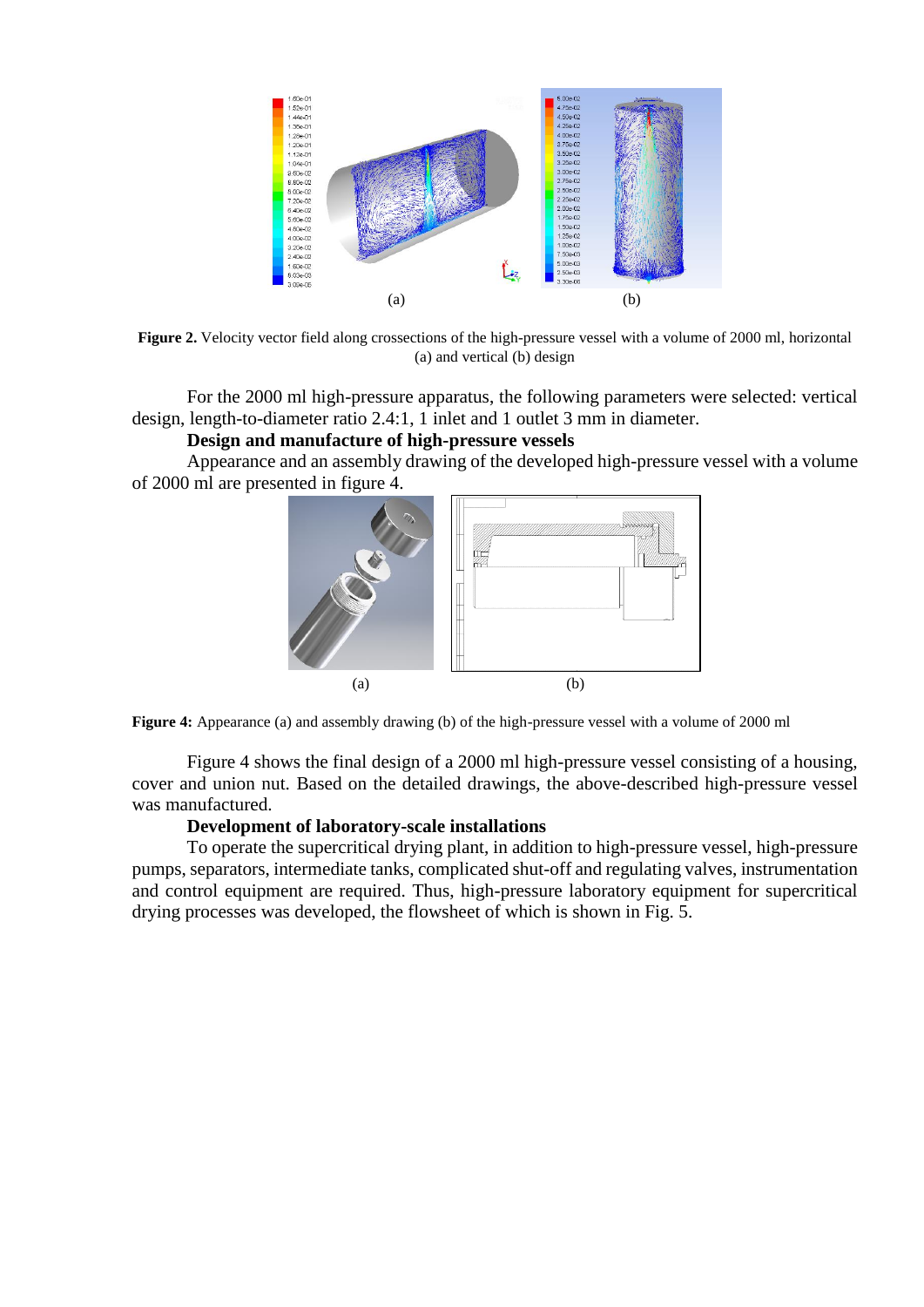

**Figure 5**. Flowsheet of laboratory-scale high-pressure installation: 1 – vessel with carbon dioxide (6 MPa); 2 – condenser;  $3 - \text{co-solvent filling line}; 4, 5 - \text{pumps}; 6 - 60 \text{ ml high-pressure vessel}; 7 - \text{thermostat}; 8 - 250 \text{ ml high-}$ pressure vessel; 9, 14 – heater; 10 – solvent/extract collector with cooling jacket;  $11 - \text{PLC}$ ;  $12 - \text{PC}$ ;  $13 - 2000$  ml high-pressure vessel; 15 – separator; PI1, PI3, PI8, PI12 – manometers; TIC2, TIC4, TC7, TIC13 – temperature transducers with control loop; FT5 – Coriolis flowmeter; TE6, TE9 – thermocouples; FI11, FI15 – float-type flowmeter; TI14 – temperature transducer

On the flowsheet there are 2 installations for the supercritical drying process, united in a single system of laboratory equipment. In addition, a supercritical adsorption facility is included in this system. Carbon dioxide is supplied from the vessel (1) to the condenser (2), in which the carbon dioxide is cooled down to 278 K to avoid gas phase formation. Then the pressure is increased by the pump (4) from Lewa company (maximum working pressure 25 MPa) or by the (5) G35 pump from Maximator (maximum working pressure 40 MPa). When carrying out processes in high-pressure vessels (8) and (13), carbon dioxide enters the thermostat (7). Further, supercritical carbon dioxide enters the high-pressure vessels (8) and/or (13). When carrying out processes in high-pressure vessel (6), carbon dioxide enters the high-pressure vessel directly after the pump.

In a supercritical drying installation with a 250 ml high-pressure vessel (Fig. 6a) (8) the following instruments are installed: a thermocouple TE6 and a Coriolis flowmeter FT5 at the inlet to the high-pressure vessel, a thermocouple TE9, a pressure transducer PT10, and a manometer PI8 to indicate pressure inside the high-pressure vessel. Coriolis flowmeter allows to accurately measure the consumption of supercritical carbon dioxide. The installation uses a MINI CORI-FLOW ™ M13 Coriolis flowmeter from Bronkhorst. The data from TE6, FT5, TE9, PT10 is transfered to the PLC (11), and then to the PC (12), where the data is displayed and stored. The temperature inside the high-pressure vessel is adjusted via temperature transducer TC7, and heating is carried out using a flexible heating cable located on the housing of the high-pressure vessel. Regulation of the carbon dioxide flow is carried out by a system of valves at the outlet of the high-pressure vessel. The flow rate of gaseous carbon dioxide is indicated be a float-type flowmeter FI11. In addition, it is possible to carry out supercritical processes utilizing a co-solvent in the high-pressure vessel (8). The co-solvent is fed via the pump (4) from Lewa company through the filling line (3). The 250 ml high-pressure vessel is designed similar to the high-pressure vessel of professor Irina Smirnova from Hamburg University of Technology.

In the supercritical drying installation with the 2000 ml high-pressure vessel (Fig. 6b) (13)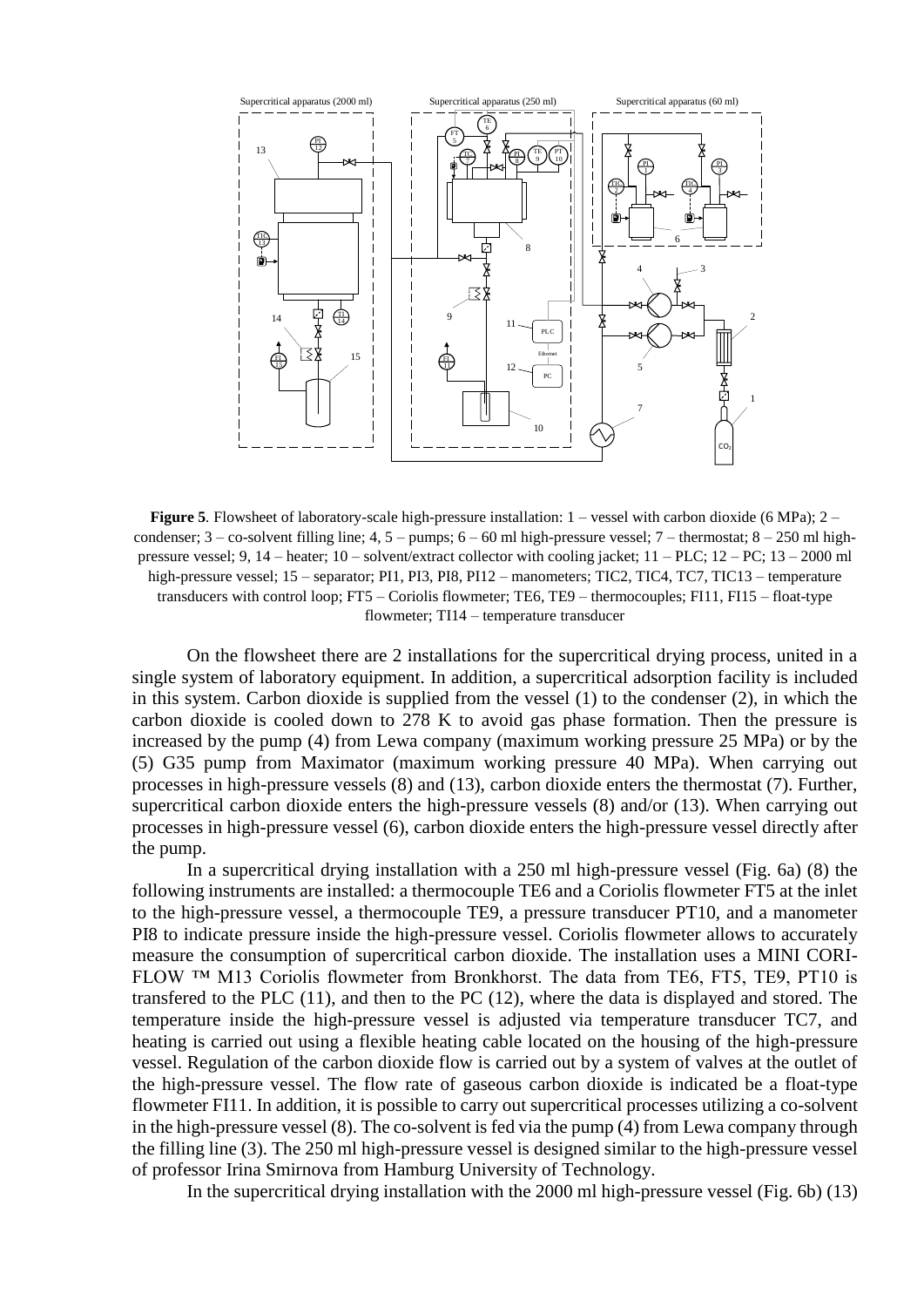the following instruments are installed: a temperature transducer TI14 and a manometer PI12 to indicate the pressure inside the high-pressure vessel. The temperature inside the high-pressure vessel is regulated by a temperature controller TIС13, and heating is carried out using an electrical heating jacket located on the housing of the high-pressure vessel. Regulation of the carbon dioxide flow is carried out by a system of valves at the outlet of the high-pressure vessel. The flow rate of gaseous carbon dioxide is indicated on a float-type flowmeter FI15.

In the installation for supercritical adsorption process with two 60 ml high-pressure vessels (Fig. 6c) (6) manometers PI1, PI3 are installed. Temperature control inside high-pressure vessels is carried out by temperature controllers TIС2, TIС4, and heating is carried out by electrical heating jackets placed on the housing of high-pressure vessels.



**Figure 6.** Appearance of installations for supercritical processes: (a) with 2000 ml high-pressure vessel, (b)with 250 ml high-pressure vessel, (c) with 60 ml high-pressure vessels

The developed flowsheet allows to carry out supercritical processes in all high-pressure vessels in parallel mode. In addition, the general block of conditioning and supply of carbon dioxide can reduce capital costs, and its design does not limit the functionality of the installations in any way. The implementation of installations within the framework of a unified system of laboratory equipment makes it possible to simplify research aimed at combining various supercritical processes by simplifying the organization of material flows.

#### **Experimental studies using the developed installations**

The laboratory equipment presented above has been successfully commissioned and is used for supercritical drying processes. Supercritical drying is the final stage in the production of aerogels. Samples of gels, in the pores of which there is an organic solvent, are placed in a highpressure vessel. After that, the high-pressure vessel is sealed. The high-pressure vessel is supplied with liquid carbon dioxide at 6 MPa. Further, the step of increasing pressure and raising temperature to the values at which the supercritical drying process occurs. Then, with a constant flow of supercritical carbon dioxide through the high-pressure vessel, the organic solvent is exchanged in the pores of the gel and removed from the volume of the high-pressure vessel within 4-10 hours. After 4-10 hours, the supply of carbon dioxide is blocked and the pressure is released at a rate of 0.1-0.3 MPa/min. When the atmospheric pressure is reached, the high-pressure vessel is depressurized.

The supercritical drying process in the installation with the 250 ml high-pressure vessel allows to study the kinetics of the process experimentally. An example of the supercritical drying process kinetics for the production of silica-based aerogel in the form of cylinders is shown in Figure 7. The total volume of the gel was 55 ml.